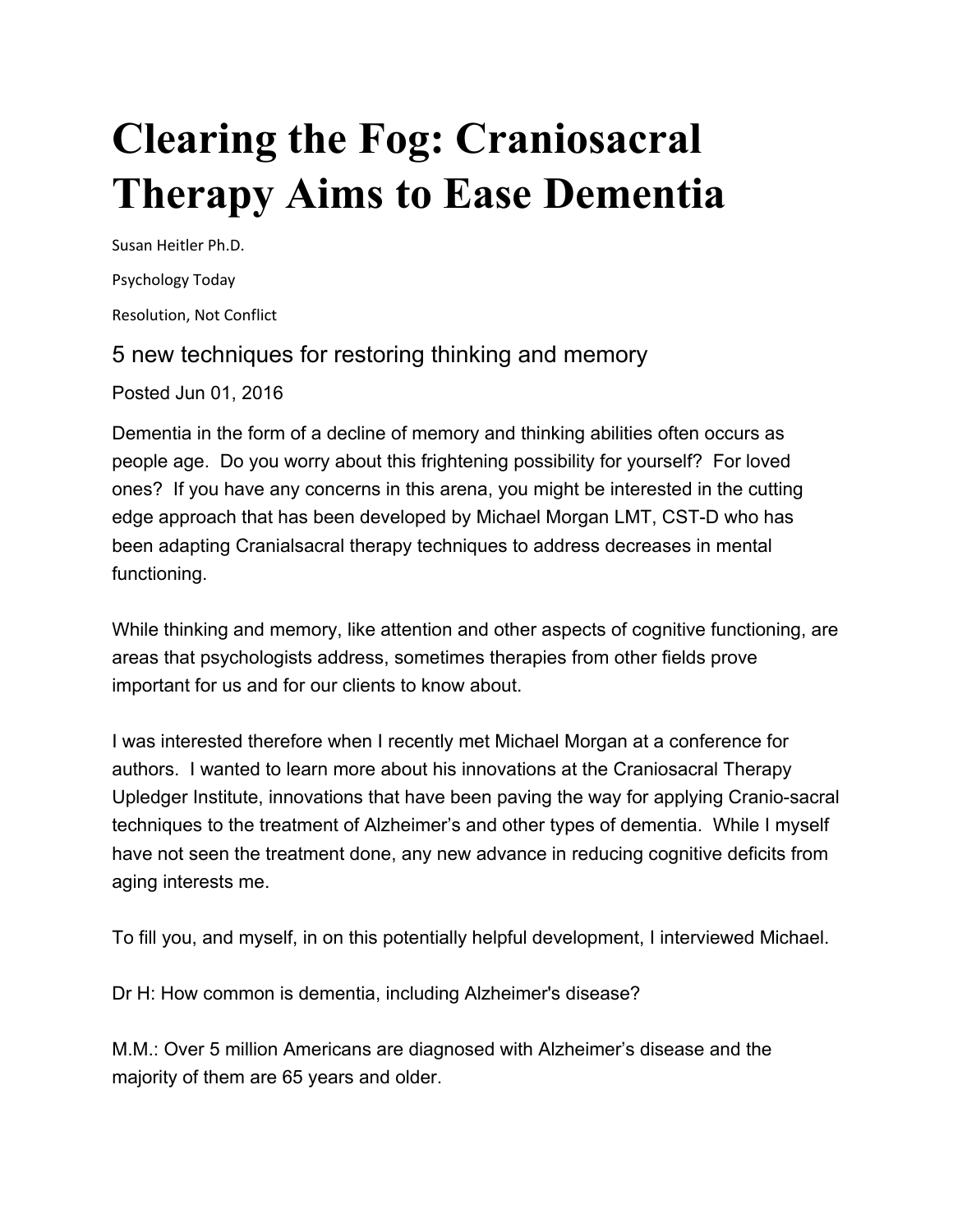Dr. H.: That's a lot! When would you know if someone has Alzheimer' or is at risk for dementia (loss of cognitive capacities)?

M.M.:Symptoms can be spotted as early as 40 to 50 years old and it is a disease that gradually worsens over time.

Dr. H.: So what is Craniosacral Therapy? What does it look like? How does it feel to the patient?

M.M.: Craniosacral Therapy is a very gentle, non invasive way for a therapist to feel, with their hands, the gentle pumping action of cerebral spinal fluid as it circulates within the cranium, along the spinal cord, and down to the sacrum. Hence the name Craniosacral Therapy.

Just like a doctor can palpate, or feel the cardiac rhythm and a nurse can feel the rising and falling of the chest, a therapist with their hands gently placed on the body can feel this gentle movement of the cranial rhythm.

What a client or patient typically feels is a state of great relaxation. Often the patient falls asleep and then emerges feeling rested from a session.

Dr H.: Where did this technique come from initially? And what other psychological, brain, or head conditions can it treat?

## Advertisement

M.M.: Craniosacral treatment produces very good results in children with Autism, closed head injuries, headaches, migraines, concussions and now in this newly pioneered application with Alzheimer's and Dementia.

Dr H: You have told me that you use Craniosacral Techniques to combat Alzheimer's and other dementias in five ways. What are these five ways?

M.M.: The first way Craniosacral therapy (CST) works is by increasing the movement of cerebrospinal fluid (CSF). This clear liquid is a natural fluid that is found around the spine and brain dictating mechanical and immunological security inside of our skull to regulate blood flow. Blood flow removes pollutants and allows balanced circulation.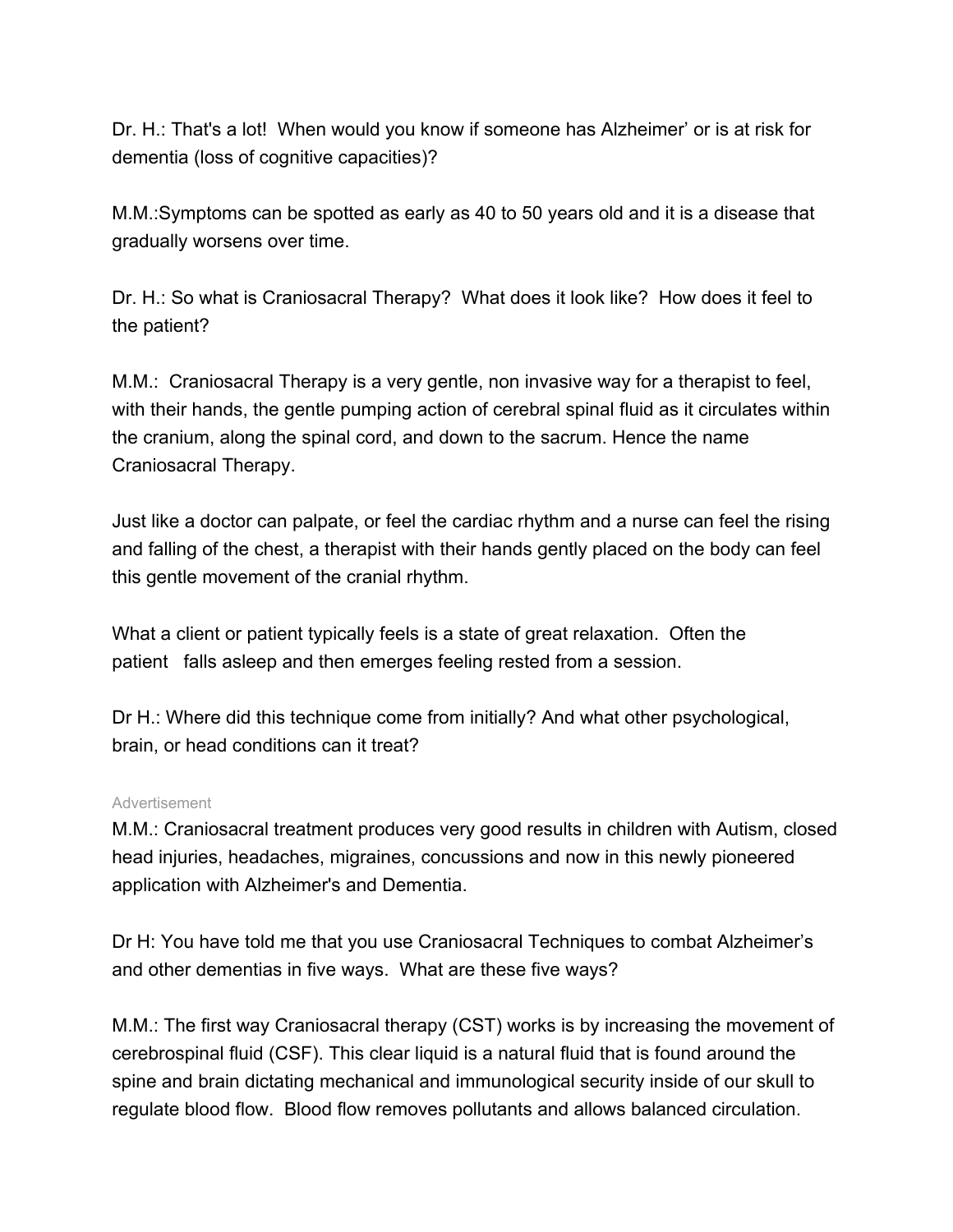As we grow older, our bodies produce less CSF putting us at increased risk for aging and health complications. Upledger's "Still Point Technique" counteracts these issues by eradicating toxins and improving brain function.

Dr. H: That sounds potentially helpful. What is the second way?

M.M.: Next we aim to lower sympathetic tone, which rises too high in response to stress.

Lack of sleep and toxin build-up are just two of the side-effects that can come from high sympathetic tone. CST aids in reducing our sympathetic tone, encouraging the body to get a full night's sleep and remove unwanted bacteria.

Dr. H: I'm sure that anything that improves sleep is likely to be healthful. What is the third aspect of CST?

M.M.: CST reduces inflammation throughout the body and brain.

Inflammation of brain tissues contributes to Alzheimer's and dementia. CST counteracts these issues. Stress, poor eating habits and other life factors can increase inflammation in the body, including in the brain. CST can assist the immune system, reinforcing its defense systems and ultimately lowering inflammation.

## Advertisement

Dr.H: Reducing inflammation is likely to be helpful for many disorders. And the fourth way?

M.M.: CST facilitates recovery from brain trauma and concussions.

There are startling similarities in brain scans of individuals with concussions and those diagnosed with Alzheimer's. Concussions are commonly seen in professional NFL players. Ricky Williams, a well-known football athlete, has testified on the value of CST in his concussion treatment and recovery. As I saw these results, I thought to myself, If CST can work for a competitor in high-intensity sport settings, maybe CST would work for the 5.4 million patients currently diagnosed with Alzheimer's.